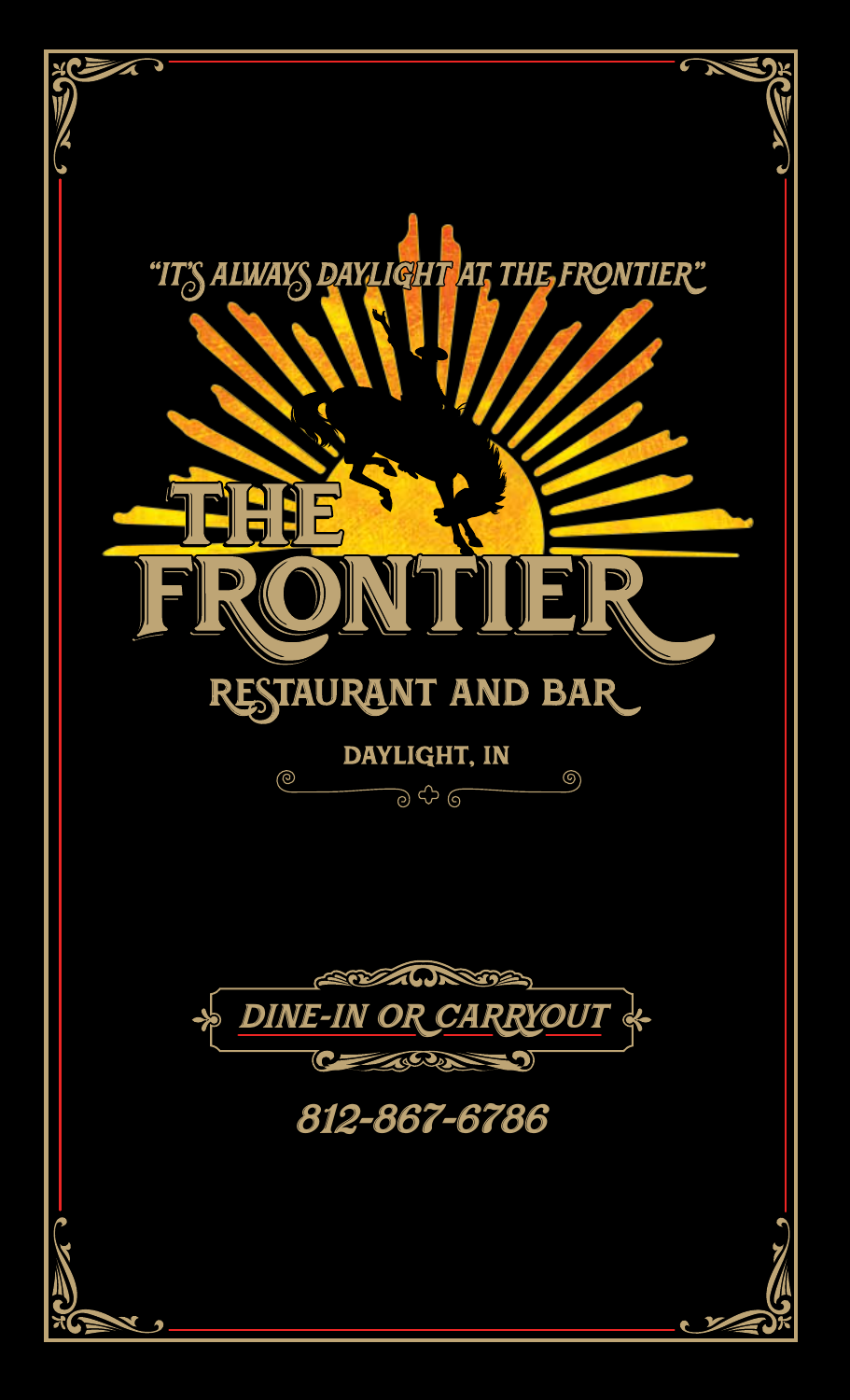# **APPETIZERS** SWEET CHILI SHRIMP

#### **ONION RINGS**

Basket of crispy, golden beerbattered rings, served with our House Zesty sauce. **7.99**

# **FRIED MUSHROOMS**

Basket of delicious beer-battered mushrooms, served with our House Zesty sauce. **7.99**

## **POTATO SKINS**

Loaded cheddar cheese, bacon and chives, served with sour cream. **8.99**

#### **CHEESE BALLS**

Deep-fried cheese balls in your choice of Pepper Jack, cheddar or mixed and served with House Ranch. **6.99**

# **FRIED PICKLES**

Hand-breaded pickle slices deep-fried and served with our House Ranch. **6.99**



Fried to golden perfection and dipped in our House "Special Sauce". **11.99**

### **BUFFALO TENDERS**

Breaded chicken tenders dipped in buffalo sauce served with our House Ranch or Bleu cheese. **9.99** *Also available grilled.* 

# **STUFFED JALAPEÑO BITES**

Fried breaded bites stuffed with jalapeños and cheddar cheese served with our House Ranch. **7.99**

#### **CRAB ROLLS**

Hand-rolled, filled with crab meat, cream cheese and blend of cheeses, served with Sweet Thai Chili sauce. **9.99**

### **CATFISH NUGGETS**

Catfish bites breaded and fried Southern- or Cajun-style served with our house made Remoulade or tartar sauce. **10.99**

#### **SPINACH ARTICHOKE DIP NEW**

A creamy blend of spinach, cream cheese, artichokes hearts, Parmesan cheese with a small hint of jalapeño. Served with warm tortilla chips. **9.99**

#### **GEEZ O'PETE PRETZEL**

IT'S HUGE! Buttered and salted soft pretzel, baked golden brown and comes with a side of Nacho cheese. Serves about 4-5 people. **13.99**

*Substitute Hot Beer Cheese for an additional 1.99*

Dipped in Bourbon, BBQ, Buffalo, Cajun, Teriyaki, Sweet Chili or Naked with your choice of dipping sauce. *Add celery and carrot sticks ~ 2.00*

> **7 Wings ~ 10.99 • 16 Wings ~ 22.99 10 Wings ~ 14.99 • 24 Wings ~ 32.99**



#### **SIDE SALAD**

A mix of fresh greens with cabbage, carrots, bacon bits and shredded cheddar cheese. **3.99**

#### **CAESAR SIDE SALAD**

Fresh Romaine lettuce with Parmesan cheese, croutons and Caesar dressing. **3.99**

# **CHICKEN CAESAR SALAD** New

Fresh Romaine lettuce topped with seasoned grilled chicken, Parmesan cheese, croutons. **11.99** **CHEF SALAD**

with turkey, ham, cheese, egg, bacon, tomato, onion and green peppers. **10.99**

#### **BLACK & BLEU SALAD**

Fresh Romaine lettuce topped with 9 oz. of tender sliced sirloin, tomatoes, red onion and bleu cheese crumbles. **15.99**

#### **FRONTIER CHICKEN SALAD**

Grilled, fried or buffalo chicken on a bed of fresh greens with, cheese, bacon, onion, egg, tomatoes and green peppers. **11.99**

Crispy house made taco shell loaded with fresh greens, red onions, tomatoes, green peppers, cheese, olives and jalapeños, then topped with seasoned beef or grilled chicken. Served with sour cream and salsa. **8.99**

#### **BBQ FIESTA SALAD** New

Fresh Romaine lettuce topped grilled chicken with red onion, tortilla strips, tomatoes, grilled corn, seasoned black beans, shredded cheese, and jalapeño slices. Drizzled with BBQ sauce and house made ranch dressing. **13.49**

### **SPINACH SALAD**

Fresh baby spinach topped with red onions, bacon crumbles, eggs, mushrooms, shredded Parmesan and croutons, served with hot bacon dressing. **10.99**

# OUP OF THE DAY

**ASK YOUR SERVER FOR OUR AVAILABLE SOUP CHOICES FOR THE DAY**



*be added for parties of 8 or more.*

*Any substitutions may be subject to a price increase.*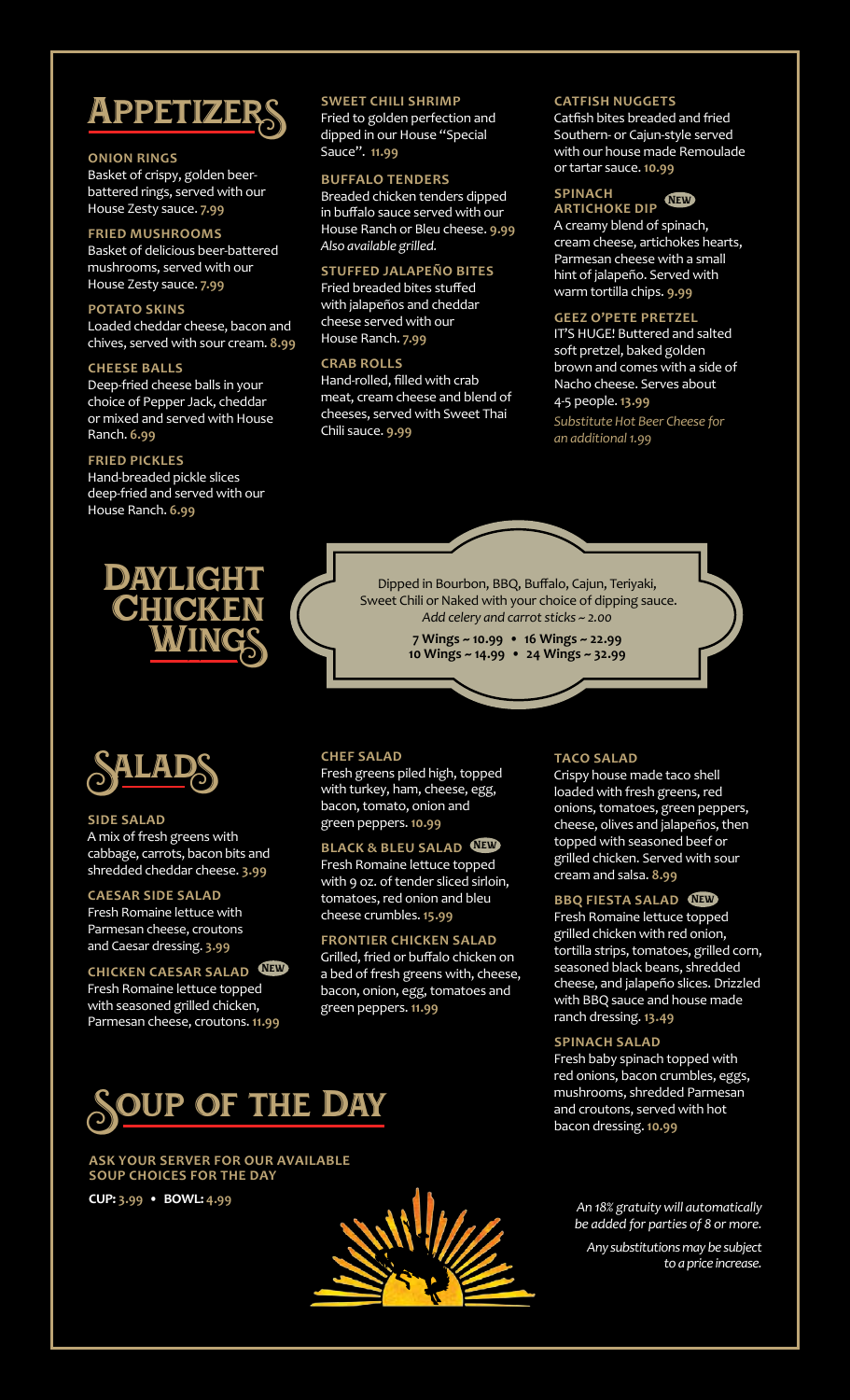# EAKS & CHOP

*Served with your choice of potato and side salad.*

#### **14 OZ FRONTIER RIB EYE**

Juicy and tender steak with rich buttery flavor in every bite. Grilled as you like it. **Market Price**

#### **8 OZ FILET MIGNON**

Very tender, delicious barrel-cut premium beef tenderloin, lightly seasoned and grilled to perfection. ("Well Done" requires filet to be butterflied) **Market Price**

#### **12 OZ SIRLOIN**

Lean and flavorful upper 2/3 choice hand-cut steak, lightly seasoned and grilled as you request. **Market Price**

#### **12 OZ PORK STEAK**

Tender hand-cut pork steak, seasoned then grilled can be coated with BBQ or Chipotle bourbon sauce if you like! **11.99**

*hand-selected and cut by The Old-Fashioned Butcher Shoppe."*

 *"Our steaks and chops are now* 

*Rare: Cool Red Center Medium Rare: Red, Warm Center Medium: Pink Center Medium Well: Slightly Pink Center Well-Done: Grilled Throughout* 

# Frontier's "Porterhouse" Pork Chop

**NEW** 

**A Frontier Favorite!** Our thick-cut mouthwatering center-cut chop, seasoned with a tasty blend of spices, grilled and served with a baked potato and side salad.

**22.99**



*Served with choice of side salad and one additional side item.*

### **SOUTHERN FRIED CATFISH**

Fried fillets with your choice of traditional or Cajun, served with hush puppies and tartar sauce. One Fillet **~ 13.99**  Two Fillet **~ 16.99**

#### **FRIED SHRIMP DINNER**

Coated in our in house made beer batter and special seasoning, then fried golden brown. Served with cocktail sauce. **16.99**

## **FRIED ATLANTIC COD**

Mildly flavored, dipped in our house made beer batter then fried to golden perfection. Served with tartar sauce. **Market Price**

#### **BAKED ATLANTIC COD WITH LEMON BUTTER SAUCE**

Delicately seasoned cod topped with our house made lemon butter sauce. **Market Price**

# ENTREES *Served with your choice of two sides.*

## **SOUTHERN FRIED CHICKEN**

Hand-breaded tender chicken, lightly floured and seasoned in our own blend of spices with a crispy golden outside. **9.99**

**MIXED: 1/4 ~ 10.99 • 1/2 ~ 13.99 DARK: 1/4 ~ 9.99 • 1/2 ~ 12.99 WHITE: 1/4 ~ 11.99 • 1/2 ~ 14.99**

**SMOKED BBQ PULLED PORK PLATTER** Flavorful BBQ pork served with rye bread, pickle and onion. **14.99**

## **CHICKEN STRIP DINNER**

Grilled, fried, buffalo or Cajun chicken tenders served with your choice dipping sauce. **13.99**

### **SMOTHERED BOURBON CHICKEN**

Marinated and grilled, served on a bed of wild rice with bourbon glazed sautéed onions, peppers and Swiss cheese. **15.99**

# **PARMESAN**

**CRUSTED CHICKEN** NewSeared chicken breast lightly breaded with a flavorful Parmesan cheese seasoned crust. **15.99**



A 16-18 oz. thick slice of well-marbled roasted Prime Rib rubbed with our house blend of savory herbs and spices then slow-roasted to juicy perfection. Served in au jus with a side of our creamy horseradish sauce or plain horseradish. Comes with a baked potato and side salad.

**Market Price**  *Extra Au Jus: 79¢*

# PASTA

*Served with a side salad.*

#### **CHICKEN ALFREDO**

Fettuccine pasta coated in creamy Alfredo sauce topped with Italian herbed chicken breast. **15.99**

# **CHICKEN PARMESAN**

Breaded chicken topped with a blend of mozzarella and Parmesan cheese, served on pasta with herbed marinara sauce. **15.99**

#### **CARBONARA A LA FRONTIER**

Our version of this popular dish featuring spaghetti tossed in a rich Parmesan cheese cream sauce with herbed chicken and bacon pieces. **15.99**



Apples Sauce **•** Green Beans Sautéed Mushrooms Slaw (creamy or vinegar) Steamed Broccoli **•** Home Chips Seafood Pasta **•** Sauteed Onions French Fries **•** German Fries Mashed Potatoes and Gravy Baked Potato Sweet Potato Fries ~ add 1.00

Loaded Baked Potato ~ add 1.00

*\*Cooked to order. Consuming raw or undercooked meats may increase your risk of food borne illness, especially if you have certain medical conditions.*